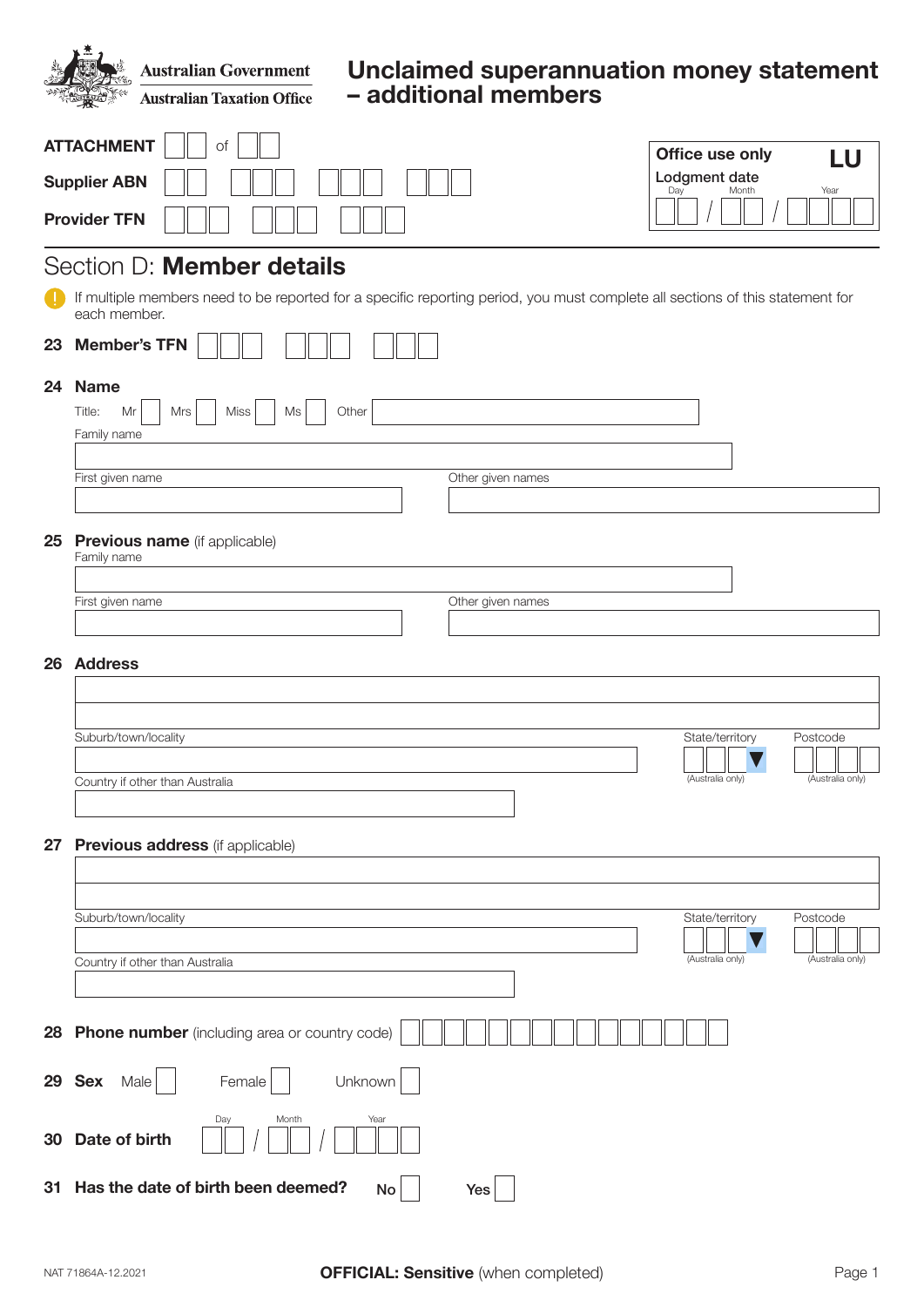## Section E: Member account details

## 32 Member status

| $R$ – Temporary resident $[$ (received s20C Notice) | $V$ – Trustee voluntary payment                                |
|-----------------------------------------------------|----------------------------------------------------------------|
| $A$ – Member reached eligible age                   | L - Inactive Low Balance Account (ILBA)                        |
| $N$ – Non member spouse                             | $Q$ – Small lost member account (less than threshold and lost) |
| $D - Deceased$                                      | $P$ – Insoluble lost member account [<br>(insoluble and lost)  |

|    | 33 Account details<br>Superannuation product name                       |  |  |
|----|-------------------------------------------------------------------------|--|--|
|    |                                                                         |  |  |
|    | Superannuation product identification number (SPIN)                     |  |  |
|    | Account number<br>Reference number                                      |  |  |
|    |                                                                         |  |  |
|    | 34 System code                                                          |  |  |
|    |                                                                         |  |  |
|    | 35 Provider client identifier                                           |  |  |
|    |                                                                         |  |  |
| 36 | <b>Service period</b><br>Month<br>Year<br>Day<br>Month<br>Year          |  |  |
|    | Day<br>End date<br>Start date                                           |  |  |
|    | Number of days                                                          |  |  |
| 37 | Previous provider name (if applicable)                                  |  |  |
|    |                                                                         |  |  |
|    |                                                                         |  |  |
|    | 38 Agent details (if applicable)<br>Name                                |  |  |
|    |                                                                         |  |  |
|    | Phone number (including area or country code)                           |  |  |
|    | Address                                                                 |  |  |
|    |                                                                         |  |  |
|    | Suburb/town/locality<br>State/territory<br>Postcode                     |  |  |
|    | (Australia only)<br>(Australia only)<br>Country if other than Australia |  |  |
|    |                                                                         |  |  |
| 39 | <b>Death benefit</b>                                                    |  |  |
|    | Day<br>Month<br>Year<br>Date of death<br>No<br>Yes                      |  |  |
| 40 | <b>Required payee</b>                                                   |  |  |
|    | Go to question 42<br>No                                                 |  |  |
|    | Go to question 41<br>Yes                                                |  |  |